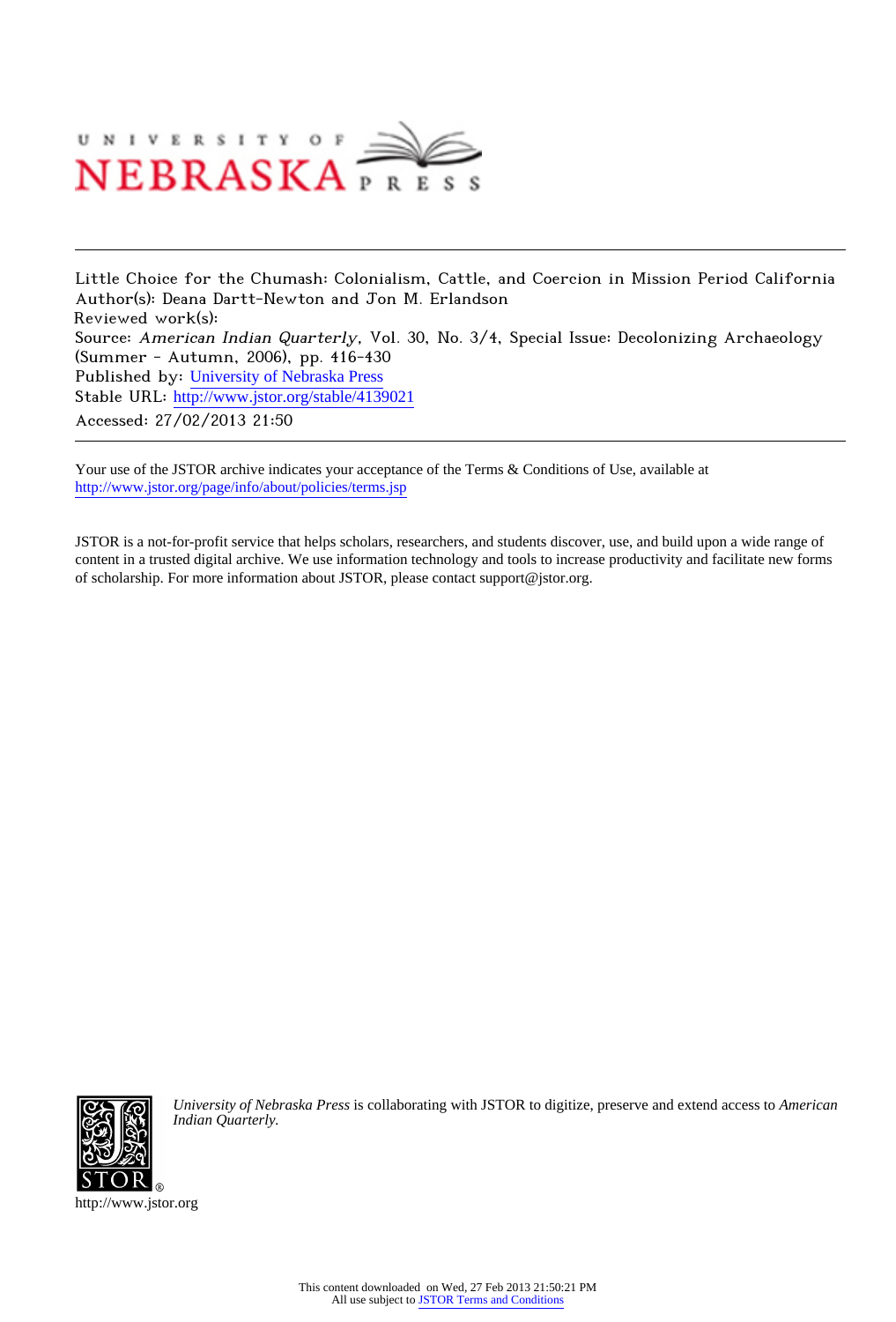# **Little Choice for the Chumash**

**Colonialism, Cattle, and Coercion in Mission Period California** 

# **DEANA DARTT-NEWTON AND JON M. ERLANDSON**

**Archaeological data indicate that the Chumash people and their ancestors lived, thrived, and survived along the California Coast for at least eleven thousand years.' Over the millennia, they adapted to environmental conditions that included high resource productivity and diversity, as well as to regular perturbations in local environments that included droughts, El Nifio events, and other cyclical changes operating on a variety of scales.2 For the coastal Chumash in particular, the close juxtaposition of a variety of marine and terrestrial habitats, intensive upwelling in coastal waters, and intentional burning of the landscape made the Santa Barbara Channel region one of the most resource-abundant places on the planet.3 This natural diversity and productivity supported the Chumash and their culture, allowing the sociopolitical and technological culture to remain relatively stable for millennia.'** 

**With the colonization of Alta California by Europeans beginning in AD 1769, however, came a series of unprecedented blows to the Chumash and their traditional lifeways. Anthropologists, historians, and other scholars have long been interested in documenting the collision of cultures that accompanied the European exploration and settlement of the Americas. Only recently have more realistic examinations of this "American Apocalypse" become widely available or have Native people published these histories in their own words.5 In the late 18oos and early 19oos, Chumash elders provided a rich body of ethnographic data for anthropologists and other scholars to mine, but the published record of Chumash history has been told, translated, and interpreted primarily by non-Native scholars.6 Today, the use of ethnographic information and**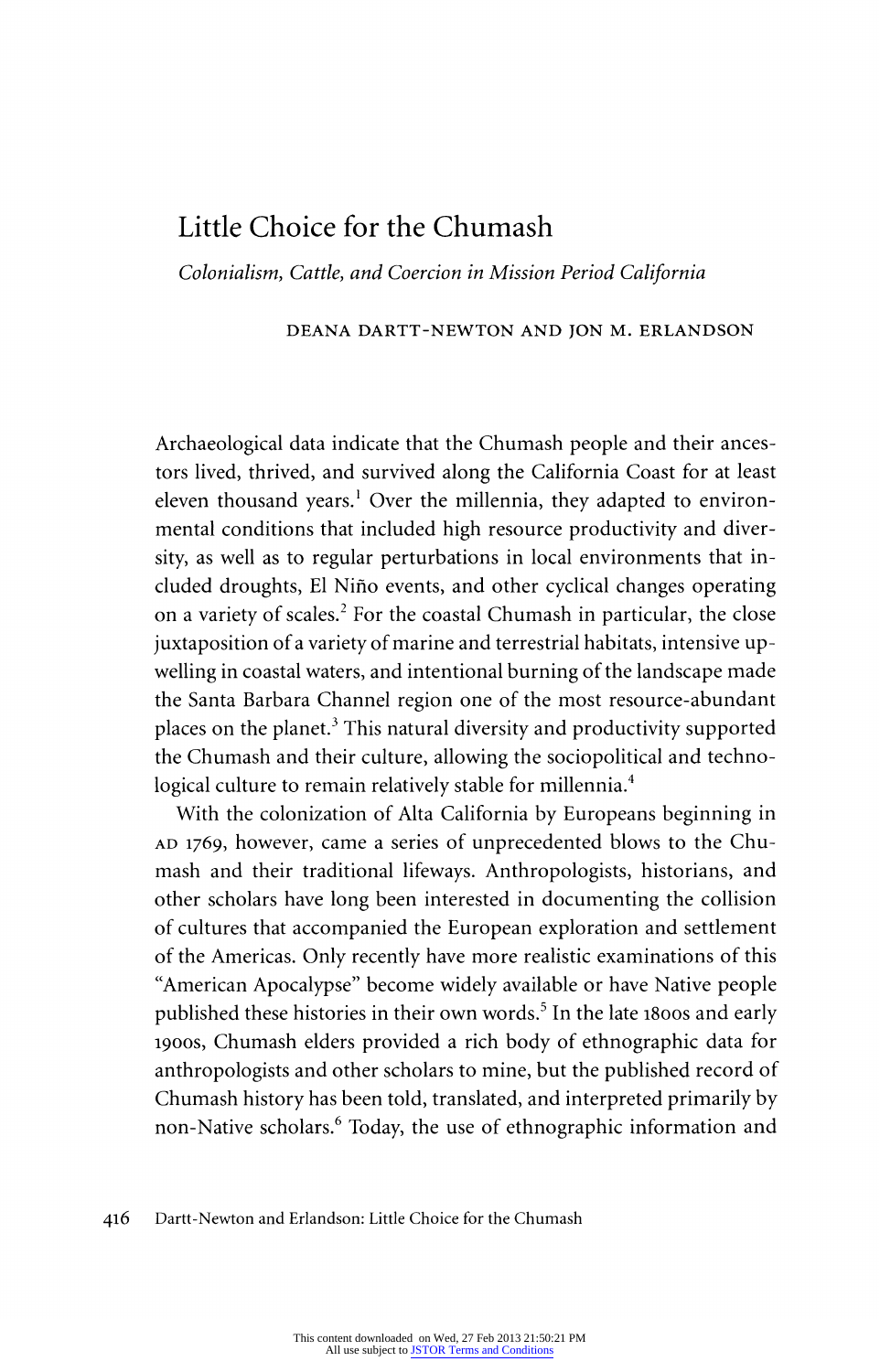**trends in Indigenous and decolonizing methodologies inform the work of Native scholars in the retelling of their histories and have inspired us to address a previously unexamined bias that underpins popular published accounts of Chumash history.** 

**We recognize that deeply submerged or ingrained in the intellectual history of Western science resistance to a full accounting of this apocalyptic history is still widespread and takes a variety of forms. In California, many early histories virtually ignored Native peoples or portrayed California Indians as primitive "diggers" whose cultures were extinct. Others were "white-washed" accounts of life at the missions that served as the colonial tools of the Spanish government.7 Some recent accounts are more subtle, questioning the identity and authenticity of Native peoples, especially those who demand the repatriation of museum collections or criticize anthropologists for not adequately protecting traditional cultural values, including village, cemetery, and sacred sites.8** 

**Another anthropological approach is to explain postcontact changes in Native Californian societies as responses to something other than colonial oppression, especially droughts or cyclical resource shortages caused by overpopulation, overexploitation of resources, or environmental fluctuations.' In such ecological scenarios, California Indians who moved to the Spanish missions made "optimal" or "risk-minimization" choices primarily to avoid problems associated with harsh or unstable climatic conditions. As a result, primary blame for the consequences of such choices is deflected away from Franciscan fathers, Spanish soldiers, and European colonialism and toward the vagaries of nature.** 

**In this article, we examine aspects of one recent example of this last anthropological genre, a complex paper on the missionization of the Chumash Indians of the California Coast published in American Anthropologist by Daniel O. Larson, John R. Johnson, and Joel C. Michaelson**   $(1994)$ .<sup>10</sup> Our intent is not to denigrate the authors of that article—two **of whom are old friends of the junior author-but to explore the implications of such explanations, reexamine some of the data on which they are based, and present ethnohistorical data that indict Spanish colonialism as the primary cause of the wrenching cultural changes that afflicted the Chumash between about AD 1542 and AD 1834.**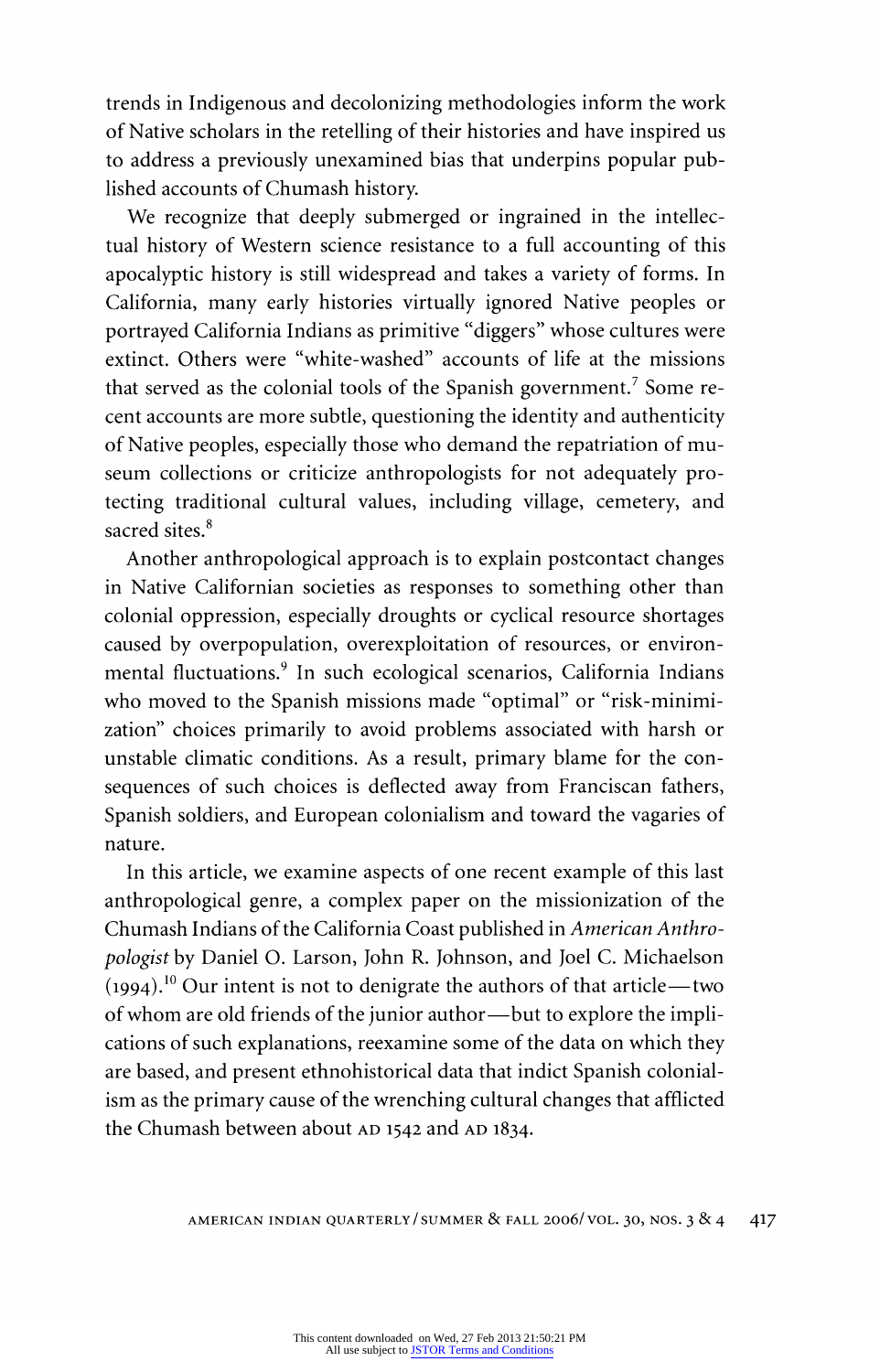# **BACKGROUND**

**When Spanish explorers first entered the Santa Barbara Channel area in AD 1542, they found Chumash-speaking peoples occupying the mainland coast, interior valleys, and islands from approximately the Malibu (Humaliwu) to San Luis Obispo areas. California is a state generally renowned for its high population densities, elaborate technology, and socio-economically complex cultures." The coastal peoples flourished with only limited reliance on domesticated plants or animals (i.e., tobacco, dogs) but the intensive exploitation of a wide variety of marine, estuarine, and terrestrial resources. Like many Native American and other Indigenous cultures, they also actively burned the landscape to maintain the productivity, diversity, and accessibility of terrestrial plants and animals.12** 

**Along the mainland coast, the Chumash relied on hunting, gathering, and fishing to harvest a wide variety of animals and plants from terrestrial and marine environments "stacked" between the mountains and the open sea. Along with abundant oak groves, chaparral, and riparian communities, large estuaries, a mosaic of sandy and rocky shorelines, and extensive kelp beds provided a wide variety of resources. The diversity and productivity of resources available along the mainland coast, when combined with sophisticated maritime technologies and extensive commerce and craft specialization, allowed aggregations of as many as**  six hundred to one thousand peoples to live in some coastal towns.<sup>13</sup> In**tensive trade among Chumash groups (and neighboring tribes) living on the islands, the coastal mainland, and interior valleys was facilitated by the use of shell bead money, large plank canoes (tomols), and extensive trail systems.** 

**The Chumash and their neighbors were devastated by Old World diseases after European contact, possibly beginning in the sixteenth century AD.14 Equally devastating were other colonial processes that began with Spanish settlement of the mainland in AD 1769 and continued under later Mexican and American regimes. In the years following the demographic collapse of Chumash society, the reduced intensity of Native fishing, hunting, gathering, and land management practices (burning, etc.) may have led to significant ecological changes, including a rebound in the population of major economic species of fish, shellfish, and sea mammals**  early in the Spanish colonial period.<sup>15</sup> Such resource recovery, aided by **the increasing incorporation of the maritime Chumash into the Spanish**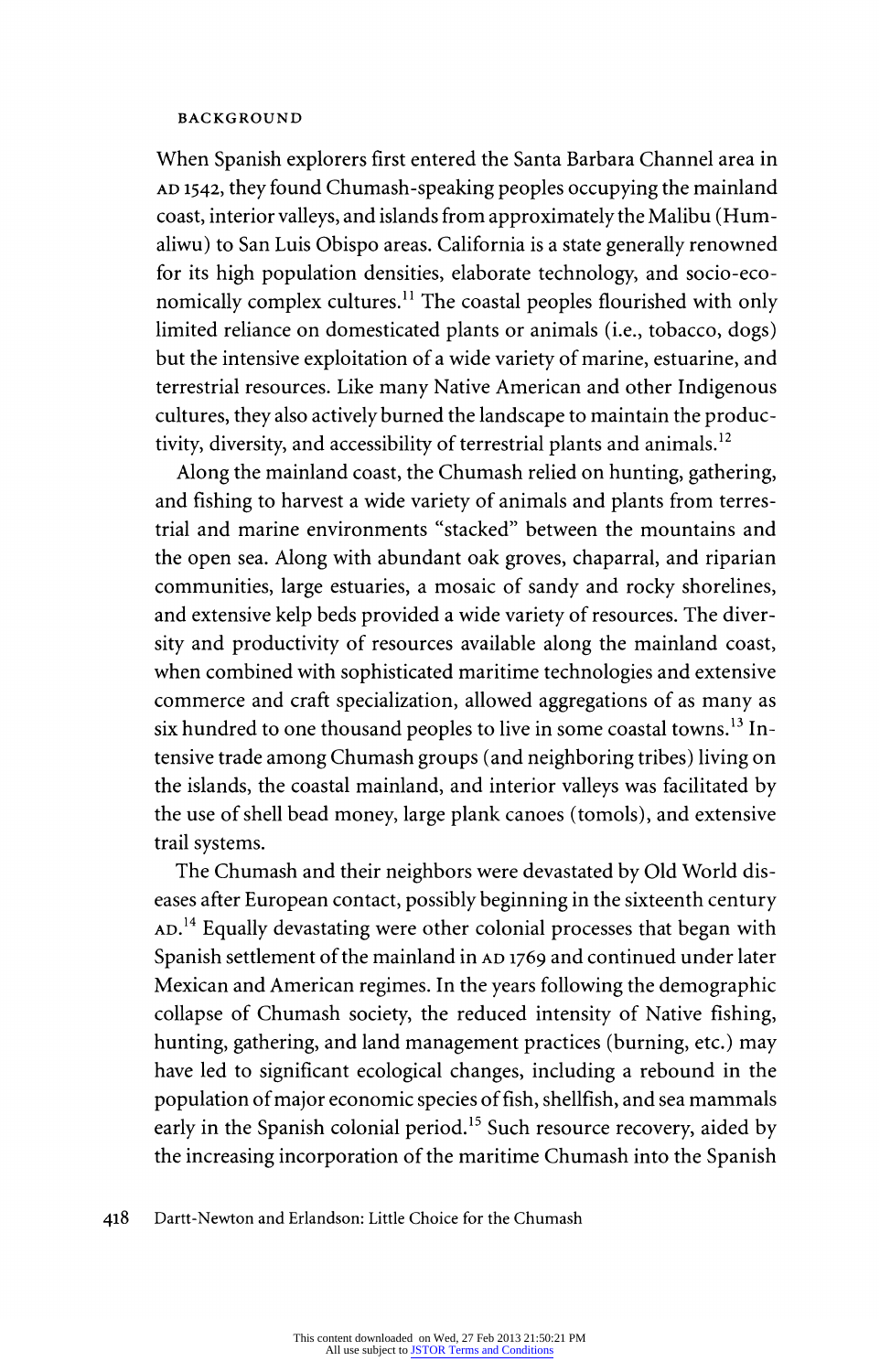**agricultural and pastoral economy, may have increased the productivity of marine and estuarine resources in the Santa Barbara Channel area.16** 

**Although the Spanish colonization of the Chumash region is often thought to have begun with the Portola Expedition of AD 1769, the first mission was not established in Chumash territory until AD 1772, when Mission San Luis Obispo was founded in northern Chumash territory. Spanish colonial facilities in the heart of Chumash territory were not established until AD 1782, when the Presidio Santa Barbara and Mission San Buenaventura were founded, followed by Mission Santa Barbara in AD 1786 and Mission La Purisima Concepcion in AD 1787. The final mission founded in Chumash territory, Mission Santa Inez, was not established until AD 1804. From these epicenters in space and time, the Christian conversion and socioeconomic disruption of Chumash society radiated outward like a tidal wave that grew to devastating proportions during the ensuing decades.** 

# **ENVIRONMENTAL CHANGE, RISK, AND MISSIONIZATION**

**In their 1994 article, "Missionization among the Coastal Chumash of Central California: A Study of Risk Minimization Strategies," Larson, Johnson, and Michaelson focus on the period between AD 1786 and 1803, when over 85 percent of documented Chumash conversions and movements into the missions took place. Although recognizing that the introduction of foreign diseases and "pressures of missionization" affected the Chumash, Larson, Johnson, and Michaelson place primacy on ecological factors. They state that the decision to move to the missions may have been based on a desire to minimize risk and was an acceptable alternative under the pressures of "high climatic variability, several years of droughts, and significantly elevated sea surface temperatures." <sup>17</sup>**

**While natural environmental fluctuations may have played a role in the movement of Chumash people to the missions (particularly in the abandonment of Channel Island villages after AD 1810), we contend that colonial oppression and Spanish-induced environmental degradation were the chief culprits. No amount of scientific data can blunt the harsh realities of the mission period, when the Chumash and other California Indians died by the tens of thousands and most survivors were reduced to a humiliating slavery-like condition.** 

**For the most part, we do not dispute Larson, Johnson, and Michael-**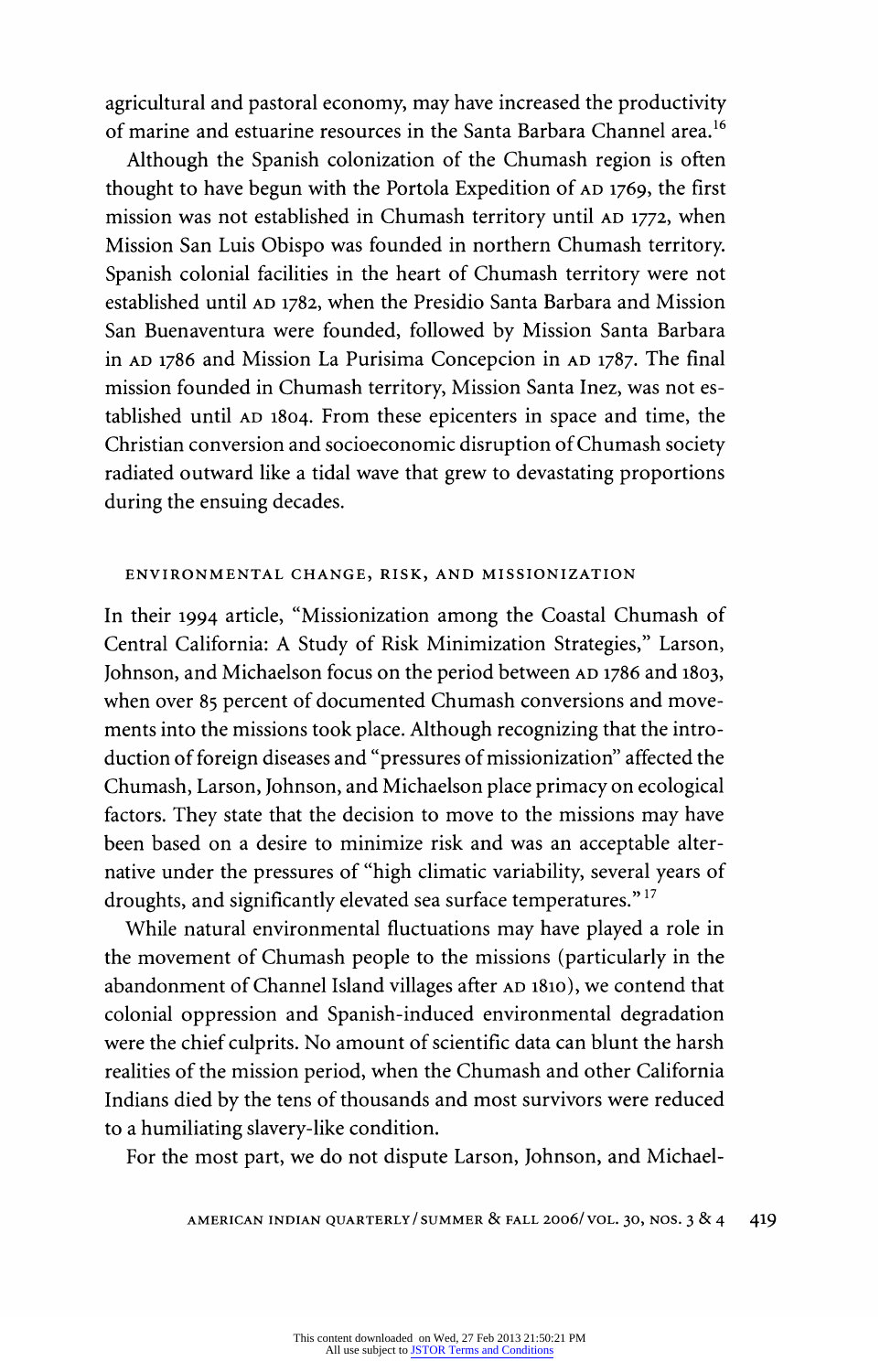**son's (1994) climatic or environmental reconstructions. While they argue for greater climatic and resource variability from AD 1780 to 1830 generally, they provide little specific evidence for severe drought or El Nifio events during the critical period from AD 1786 to 1803. Significant questions have also been raised by James P. Kennett and B. Lynn Ingram about the accuracy of a key source of their information on sea surface temperature and marine stability (or instability).'8 More importantly, the Chumash survived several millennia of cyclical environmental variations under conditions of both high population and intricate sociopolitical structures.'9 Although the effects of such perturbations can be seen in changes in Chumash health and economic organization, Spanish accounts from the late eighteenth century suggest that the coastal Chumash were generally thriving prior to the local establishment of the missions. Although natural resource fluctuations may have contributed to some of the difficult decisions faced by Chumash people around the turn of the nineteenth century, these are unlikely to have played a more important role than Spanish colonialism.** 

**As Glenn Farris recently noted, the movement of the Kashtayit (and other) Chumash to the Spanish missions may have been more closely related to the growing impacts of Spanish agricultural production on**  acorns and other traditional Chumash plant foods.<sup>20</sup> Regarding the im**pacts of the Ortega's livestock on the natural environment, Farris cited a letter written by Father Gregorio Fernandez of Mission La Purisima in AD 1803. Written in opposition to a land grant petition by rancher Francisco Reyes, the letter stated:** 

**It is also very certain that the Neophytes of the Missions of Santa Barbara, La Purisima and San Luis will be much prejudiced, particularly those of Santa Barbara from los Dos Pueblos as far as the Gaviota; and those of this mission, from la Quemada as far as los Pedernales, which have for several years, been deprived of the grain produced by the native soil, the same having been consumed by the stock of the Senores Ortegas, and the other individuals on his rancho.... The harvests of this mission are not sufficient to give**  two rations of atole and one of pozole daily to 1060 neophytes **which the Mission has; wherefore it is necessary to support them on the wild grain, which the goodness of God has furnished on their native soil.**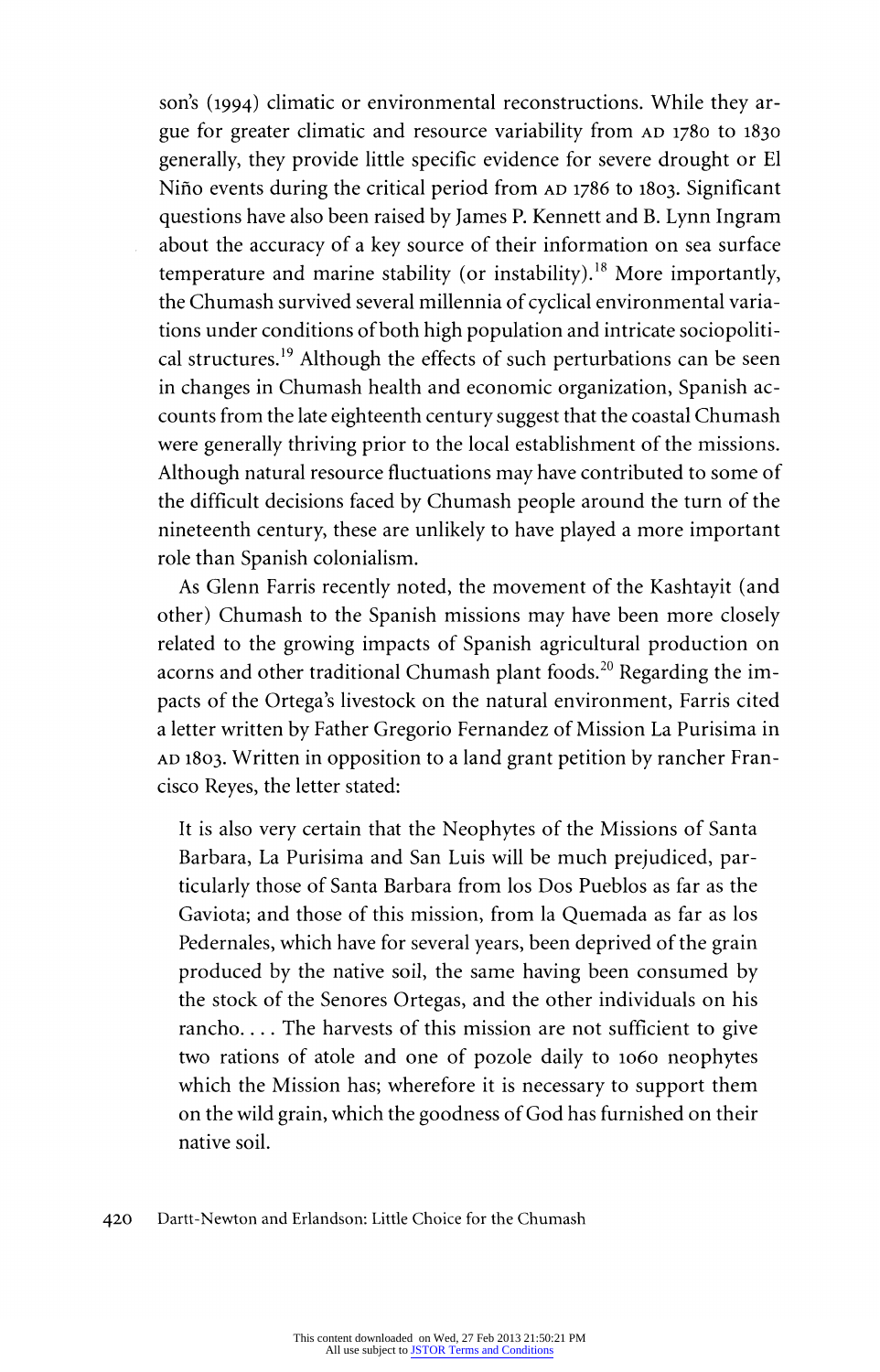| YEARS (AD)    | <b>SBV</b> | SB.   | LP.   | <b>SI</b> | <b>TOTALS</b> | $%$ GROWTH |  |
|---------------|------------|-------|-------|-----------|---------------|------------|--|
| 1784-1790     | 1210       | 491   | 734   | $\theta$  | 2435          |            |  |
| $1791 - 1800$ | 7381       | 4177  | 3268  | $\theta$  | 14826         | 609        |  |
| $1801 - 1805$ | 21176      | 12267 | 8299  | 1679      | 43421         | 193        |  |
| $1806 - 1810$ | 29405      | 14186 | 16817 | 4706      | 65114         | 50         |  |
|               |            |       |       |           |               |            |  |

**TABLE 1. Average Annual Size of Mission Livestock Herds in Chumash Territory Mission** 

**Notes: Data from Costello (199o); SBV = San Buenaventura; SB = Santa Barbara; LP = La Purisma; SI = Santa Inez; growth values are from previous time period.** 

**Significantly, Fernandez' letter makes no mention of drought, suggesting that the movement of many Chumash to the missions was not caused by natural climatic fluctuations but by the severe effects of Spanish livestock grazing on the acorns, seeds, and other plant foods that were one of the foundations of Chumash subsistence (see figure 1). It is not surprising, given his position as a missionary, that Fernandez did not mention the effects of mission herds and flocks on the traditional plant foods of the Chumash, which John R. Johnson noted as a significant factor in Chumash migration to the missions.21 Fernandez's letter also suggests that Mission La Purisima, at least, was not capable of providing adequate food to its Chumash Indian population, raising doubts that the Chumash abandoned their traditional territories because of the better nutritional opportunities at the missions. The only significant drought Larson, Johnson, and Michaelson recognized in the Santa Barbara Channel area between AD 1786 to 1803, the drought of 1794-95, was not associated with a significant increase in mission recruitment among the Chumash.22 We note, however, that domesticated livestock can have an unusually heavy impact on local plant communities during droughts, exacerbating the general environmental degradation caused by Spanish settlement and expansion.23** 

**Data presented by Johnson show that between AD 1770 and 1796 the Chumash population of the region between Gaviota and Cojo on the western Santa Barbara Coast declined by 67 percent, while cattle herds**  in that region increased by 400 to 500 percent.<sup>24</sup> Other ethnohistorical **data also suggest that the move to the missions was far from an "ac-**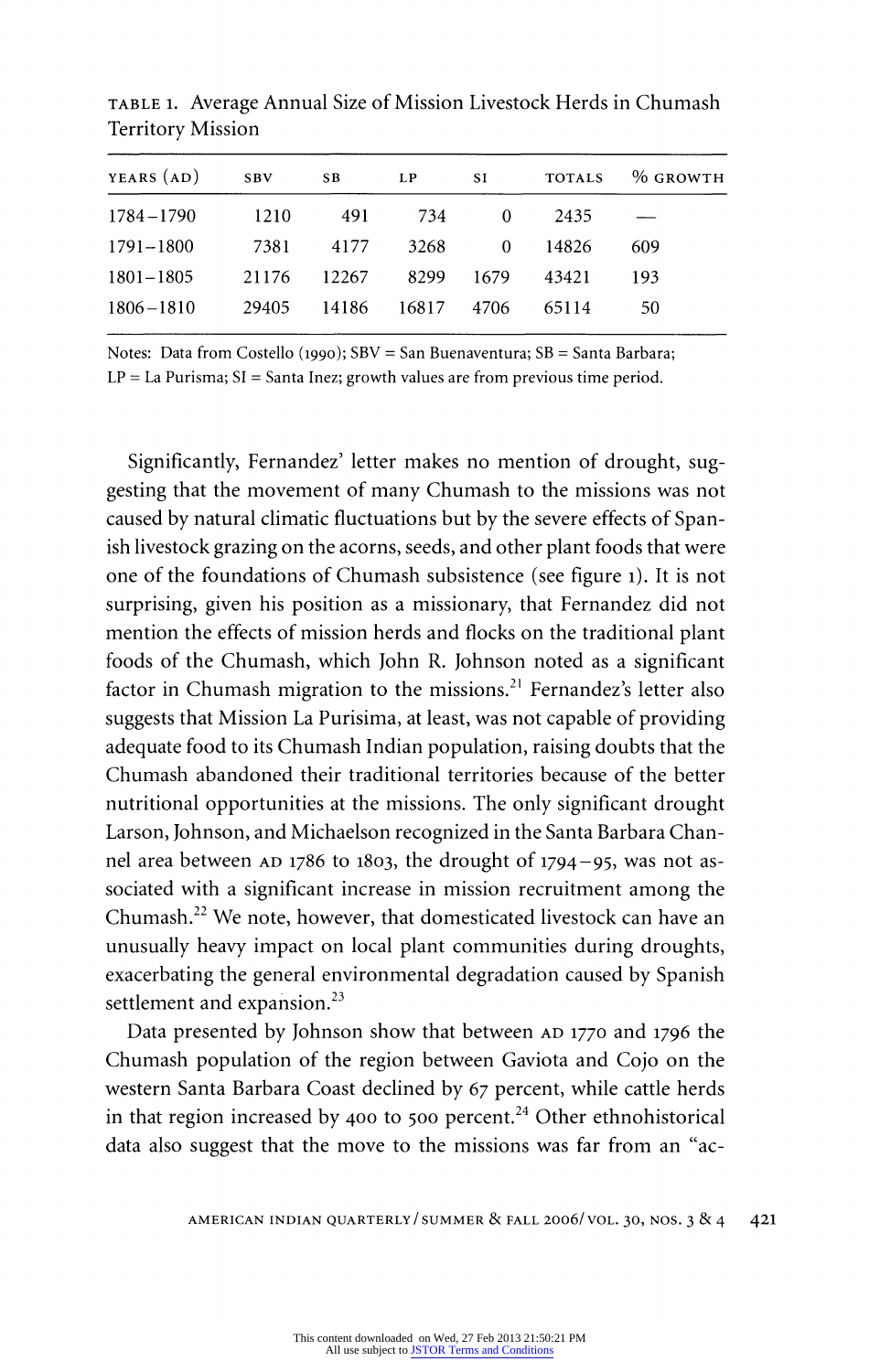**ceptable alternative." Along with the venereal disease and corporal punishment common at the missions, Phillip L. Walker and Travis Hudson list at least three major epidemics among the missionized Chumash**  between AD 1797 and 1801: a typhoid and pneumonia epidemic in AD **1797, an unknown ("catarro") illness in AD 1798, and an AD 1801 epi**demic of pneumonia, diphtheria, and possibly pleurisy.<sup>25</sup> The 1801 ep**idemic inspired a messianic uprising, in which a neophyte woman at Mission Santa Barbara warned that the spirit Chupu had appeared to her and declared that Chumash people who allowed themselves to be baptized, failed to renounce Christianity, or informed Spanish authorities would die. The uprising was quickly squelched, and those involved**  were punished severely.<sup>26</sup> Another Chumash woman, Luisa Ignacio, **also reported that the Indians often attributed witchcraft to sickness and death, suggesting that the use of bad medicine was probably the reason for the coming of the whites, "like a punishment from God."27 Spiritual cause and effect was (is) often the explanation within Native communities for the unpredictable and incontrollable. In both cases, submitting to the edicts of the mission resulted in severe supernatural consequences.** 

**Johnson discussed the complexity of the conversion process, with the interplay of numerous economic, demographic, political, and social factors, but noted that grazing by mission livestock and the suppression of Native burning were a significant contributor.28 Because of the startling mortality rates in the disease-ridden missions, nearly continuous recruitment of Indian labor was necessary to facilitate their ranching and agricultural work.29 In January of AD 1803, the viceroy of New Spain decreed that converted Indians could no longer live in their villages and must**  move to the missions.<sup>30</sup> This official edict provided the legal justifica**tion for the heavy recruitment of Chumash people to the missions from AD 1803 to 1805. During this crucial period, Spanish recruitment of the Chumash to the missions increased from approximately 200 individuals in AD 1802 to roughly 1,200 people in AD 1803, but Larson, Johnson, and Michaelson provide no evidence for severe drought conditions, El Nifio events, or other natural environmental problems.31** 

**In his book The Chumash, Robert O. Gibson also attributes the marked increase in Chumash movement to the missions in AD 1802-3 not to climatic variability but to the consequences of Spanish colonialism:**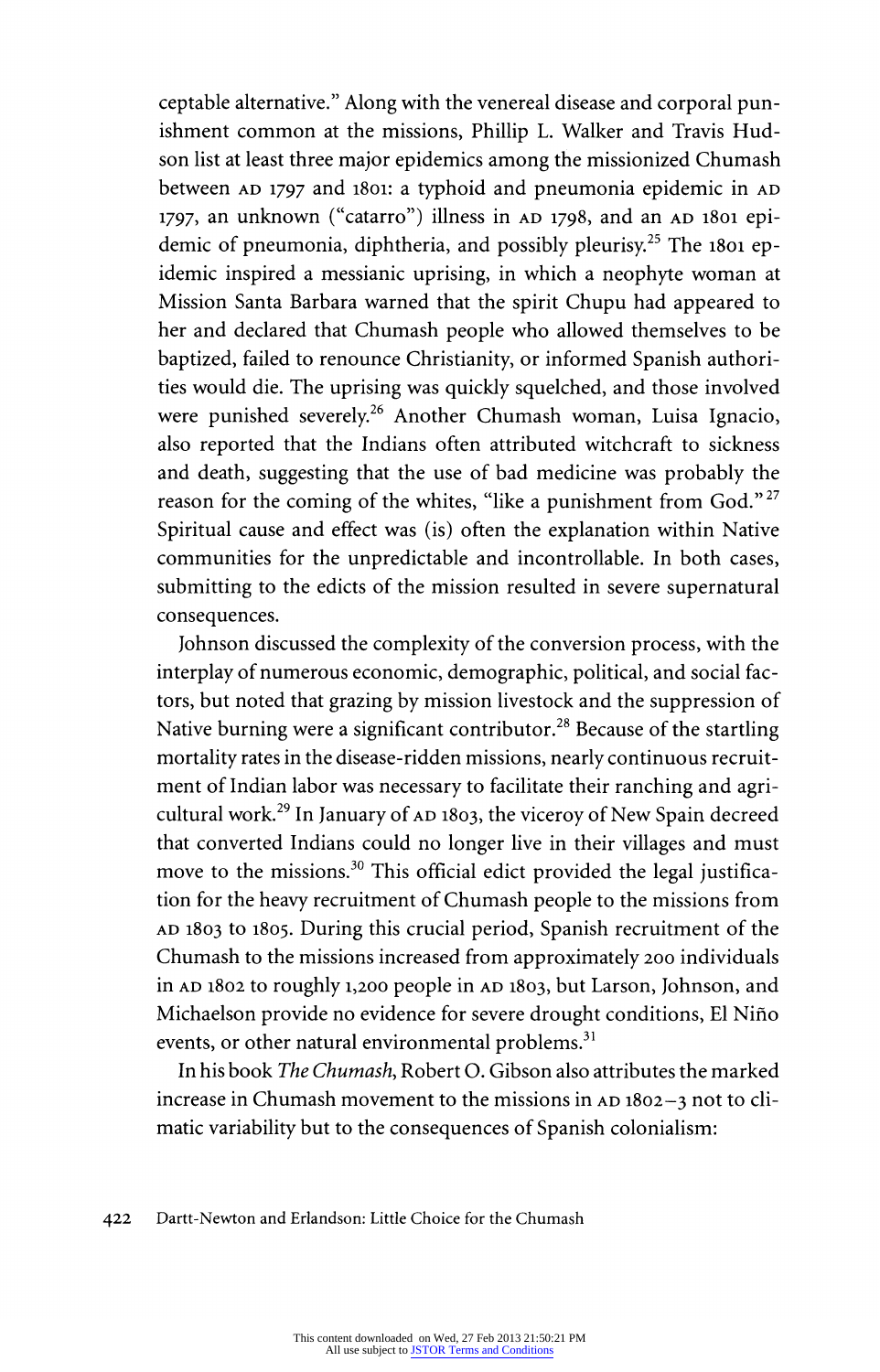**The most probable explanation for this unlikely situation was that disease, land loss, and starvation in the Indians' villages and towns left them with no choice but to enter the mission system. By this time, most of the Indians/ traditional leadership was disrupted, as were their craft guilds, religious institutions, and family relationships.32** 

**Like Gibson and Johnson, we believe that the flow of Chumash people into the missions was due not so much to natural resource instability but to resource depletion by Spanish cattle, active colonial recruitment and coercement, new and frightening diseases, and fear of metaphysical consequences.33 We can only speculate on the use of psychological and religious manipulation that occurred to accomplish this replenishment of labor, a campaign Gary Coombs and Fred Plog reduced to an "effort on the part of the fathers (through baptisms) to balance population and food supply." 34** 

# **CONCLUSIONS**

**In the 1990os, proposals by the Catholic Church to canonize Father Junipero Serra—the architect of Alta California's mission system—enraged thousands of Native and non-Native peoples, leading to protests in the streets of Los Angeles. To many members of modern Chumash and other California Indian communities, attempts by anthropologists to explain the movement of Chumash peoples to the Spanish missions as primarily a response to climatic variability is equally outrageous. We found little or no support for the notion that droughts, El Nifio events, or generalized climatic or ecological instability were major motivating factors in the rapid movement of the Chumash into the Spanish missions between AD 1786 and 1803. Instead, we see the rapid missionization of the mainland Chumash during this period as a result of the timing of the establishment of several missions and a presidio in the heart of Chumash territory, a response to the devastating impacts of foreign diseases on traditional Chumash society, the increasing impacts of cattle and other domestic livestock on traditional plant foods, and the colonial edict of AD 1803 declaring that converted Indians could no longer reside in their home villages.**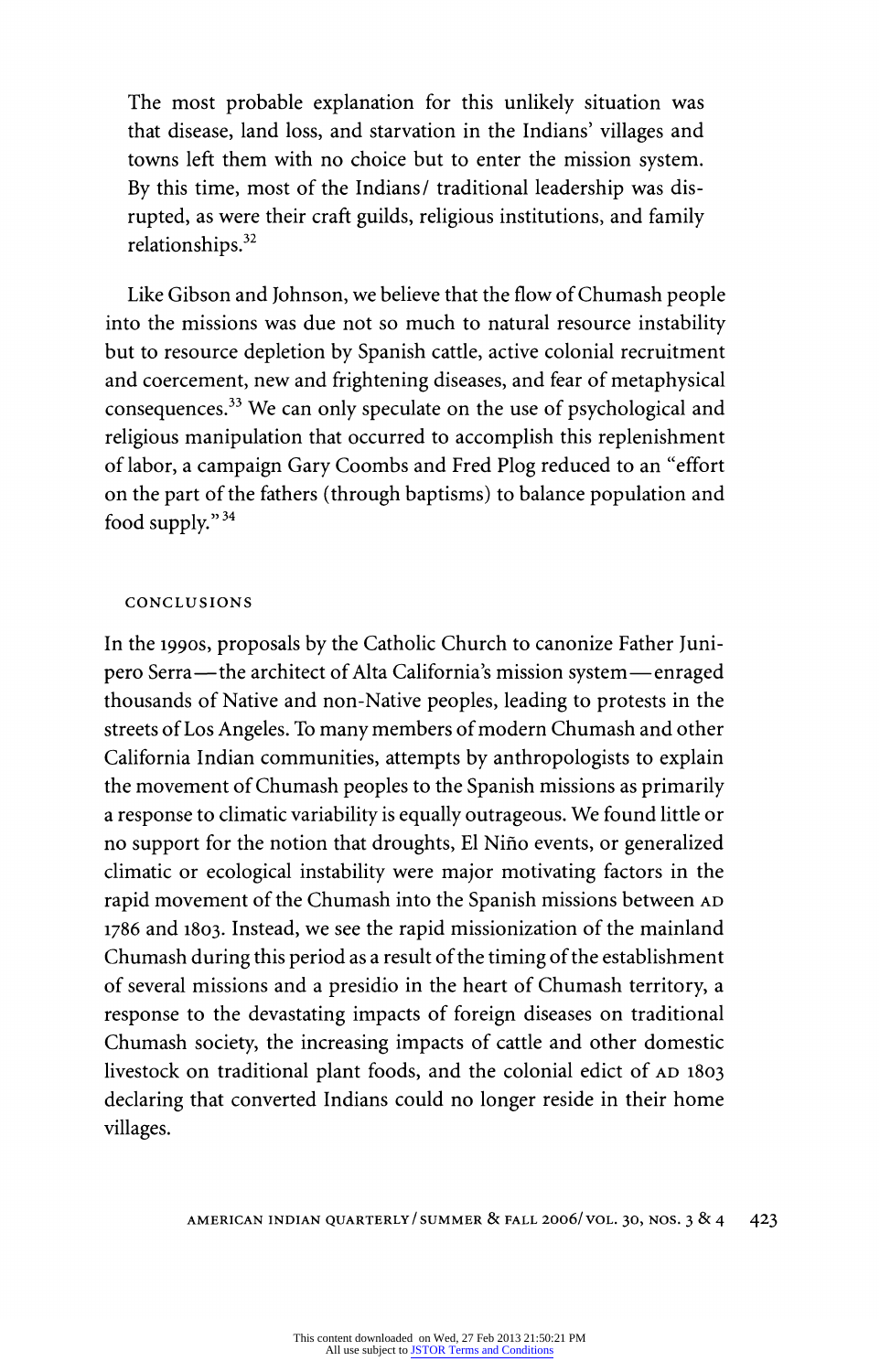**The Chumash and their ancestors survived for more than eleven thousand years in a dynamic coastal environment, including numerous cycles of drought, El Nifios, and other climatic and resource perturbations. Describing the movement of many Chumash into the missions primarily as an optimal or "acceptable alternative" to climatic variability helps obscure the fact the Chumash were under assault by a colonial juggernaut that included armed Spanish soldiers, Franciscan priests who saw unconverted Indians as godless savages, Old World diseases, territorial dispossession and disenfranchisement, and the exponential growth of cattle herds on mission lands and private ranchos.35 As Alta California was inexorably drawn into a global colonial economy, these impacts disrupted the traditional economic and social fabric of Chumash society to such an extent that many Chumash had little choice but to move to the missions.** 

**We are not suggesting that droughts and other natural environmental perturbations did not influence Chumash decision making during the mission period. We believe, however, that the effects of such perturbations pale in comparison to the overwhelming impacts of European colonialism. Nor are we suggesting that the Chumash were passive or hapless victims of an evil empire. They were caught in a devastating drama created by the global competition of European powers, with circumstances that left them with little or no choice but to adapt to colonial rule. As expected, the responses of individual Chumash varied tremendously. Some moved to the missions, while others found work on ranchos or in pueblos. Some adopted Christianity, intermarried with the foreigners, and accepted the dictates of a new social and economic order. Some fled to the islands or the interior trying to escape the yoke of colonial oppression. Still others actively resisted the Spanish in armed rebellion and were hanged.** 

**Given the devastating consequences of their contacts with Spanish, Mexican, and American colonialism, we believe that reducing the complexity of Chumash responses to colonial oppression to generalized cultural ecological modeling and attributing a generic response primarily to climatic variability does an injustice to the Chumash people, both past and present. There is a general reticence among many Americans in both the scholarly community and the general public to confront the darker sides of colonialism. As a discipline, however, a decolonized anthropology can benefit from a reexamination of the history of Western colonial-**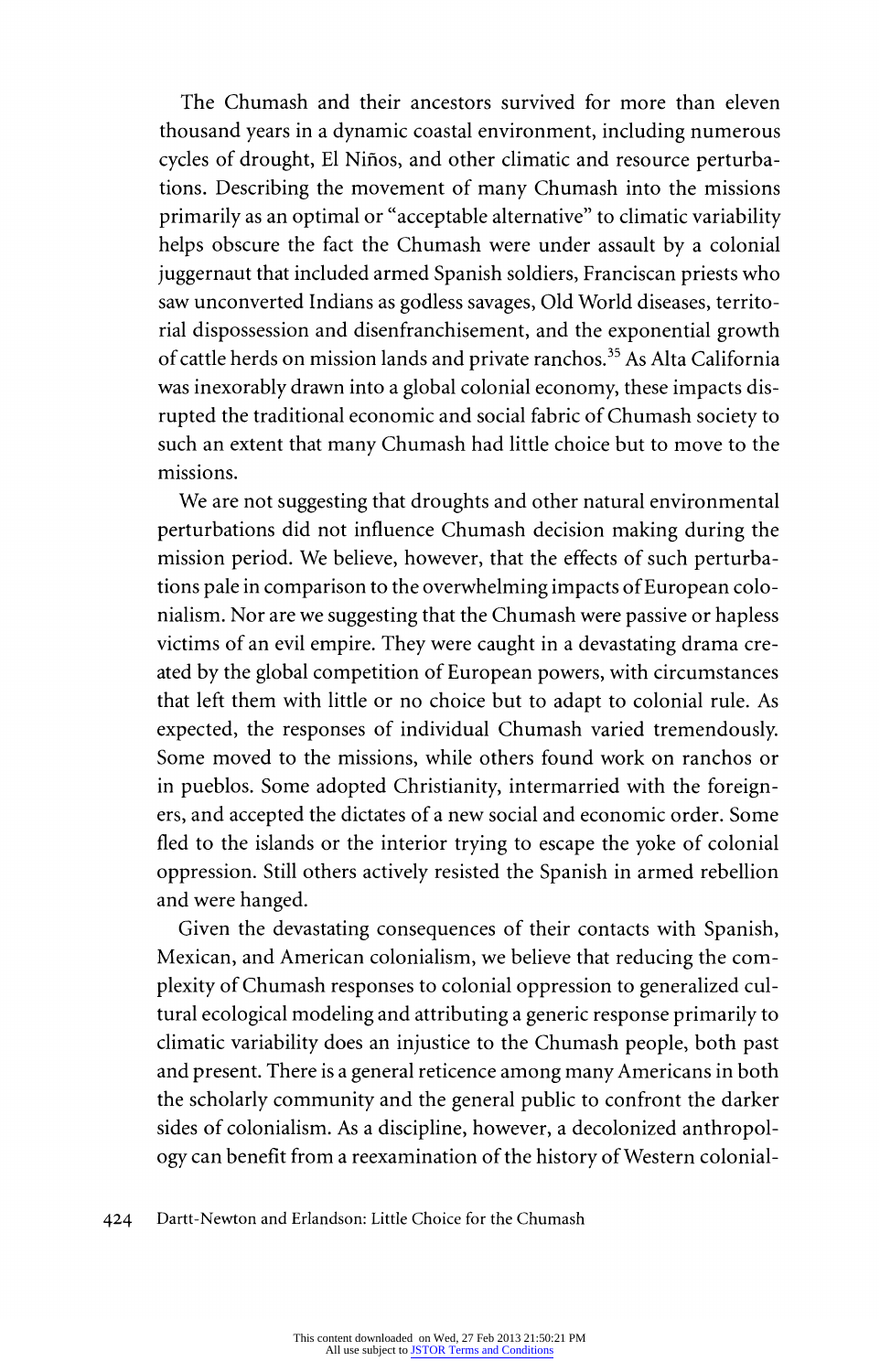**ism, its effects on Indigenous peoples around the globe, and the impacts of Western interpretations, theories, and models. Emerging trends in Indigenous methodologies within the social sciences offer viable and exciting pathways to understanding and interpreting the experiences of Native peoples. A "decolonized," or Indigenous, anthropology recognizes that as the writers of cultures and histories, scholars have an enormous responsibility to the people that these histories affect, some of whom are living Indigenous communities. We do not fault the anthropologists working among us; rather, we ask them to consider the ramifications, for instance, of reducing the causes of the Nazi Holocaust or the killing fields of Cambodia to natural environmental change or ecological principles. How are these events different from the apocalyptic history of Western colonialism in Native North America?** 

#### **NOTES**

**We dedicate this article to the Chumash people, past and present, who remained strong under the most difficult conditions. Me' pschumawesh. An early version of the article was presented at the Society for Ethnohistory meetings in 2001. We thank Glenn Farris for providing ethnohistorical data critical to our argument, Robert Hoover for encouraging us to publish this article, and John Johnson and anonymous reviewers for editorial comments that improved it. We are also indebted to the editors of American Indian Quarterly and Dr. Sonya Atalay for their assistance in the editing and production of this paper.** 

**1. Erlandson et al, "An Archaeological and Paleontological Chronology," 355.** 

**2. J. Johnson et al, "Arlington Springs Revisited," 541.** 

**3. Walker and Hudson, Chumash Healing.** 

**4. King, Evolution of Chumash Society.** 

**5. Castillo, "Impact of Euro-American Exploration"; Castillo, "Native Response"; Deloria, "Research, Redskins, and Reality," 457; Echo-Hawk, "Ancient History in the New World," 267; Thornton, American Indian Holocaust.** 

**6. Hudson and Blackburn, Material Culture, vols. i and 5; Librado, Breath of the Sun; Librado, Eye of the Flute.** 

**7. Barton, Tree at the Center of the World; Older, California Missions; Stoddard, In the Footprints of the Padres.** 

**8. Haley and Wilcoxon "Anthropology and the Making of Chumash Tradition," 761; Wilcoxon et al, "An Evaluation."** 

**9. Coombs, "Migration and Adaptation"; Coombs and Plog, "Conversion of**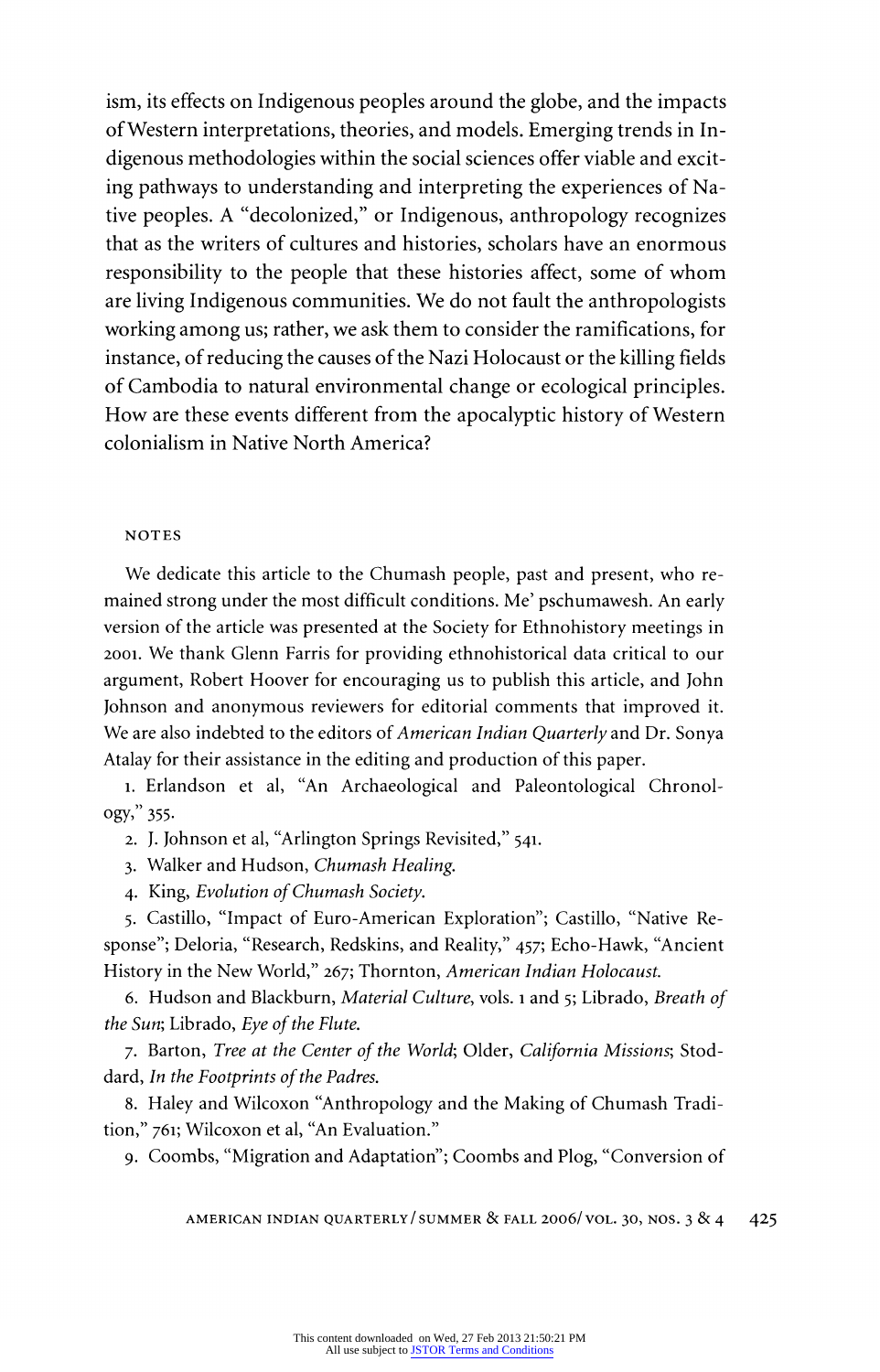**the Chumash," 309; Larson, Johnson, and Michaelson, "Missionization among the Coastal Chumash," 263.** 

**to. Larson, Johnson, and Michaelson, "Missionization among the Coastal Chumash".** 

**11. Arnold, "Complex Hunter-Gatherer-Fishers," 60; Arnold, Origins ofa Pacific Coast Chiefdom; Landberg, Chumash Indians of Southern California; Hudson and Blackburn, Material Culture, vols. I and 5.** 

**12. Timbrook, "Chumash Ethnobotany," 141; Timbrook, Johnson, and Earle, "Vegetation Burning by the Chumash," 163.** 

**13. Brown, Aboriginal Population; King, Evolution of Chumash Society.** 

**14. Walker and Hudson, Chumash Healing, Walker and Johnson, "Effects of Contact"; Erlandson and Bartoy "Cabrillo," 153; Erlandson et al, "Dates, Demography, and Disease," 11; Preston, "Serpent in Eden," 2.** 

**15. Broughton, Resource Depression; Preston, "Portents of Plague," 69.** 

**16. Erlandson, Rick, and Vellanoweth, "Human Impacts," 51.** 

**17. Larson, Johnson, and Michaelson, "Missionization among the Coastal Chumash," 263.** 

**18. Kennett and Ingram, "20,000 Year Record"; see also Kennett and Kennett, "Competitive and Cooperative Responses." Pisias, "Paleo-Oceanography," 366.** 

**19. See Arnold, "Complex Hunter Gatherer-Fishers"; Arnold, Colten, and Pletka, "Contexts of Cultural Change"; Colten, "Prehistoric Subsistence"; Glassow, Wilcoxon, and Erlandson, "Cultural and Environmental Change"; Kennett, "Behavioral Ecology."** 

**20. Farris, "Reyes Rancho," 177; Erlandson and Dartt, "Archaeology and Ethnohistory of Kashtayit."** 

**21. J. Johnson, "Chumash Social Organization," 134.** 

**22. Larson, Johnson, and Michaelson, "Missionization among the Coastal Chumash," 281.** 

**23. D. Johnson, "Landscape Evolution"; D. Johnson "Episodic Vegetation Stripping."** 

**24. J. Johnson, "Chumash Social Organization."** 

**25. Walker and Hudson, Chumash Healing.** 

**26. Walker and Hudson, Chumash Healing.** 

**27. Walker and Hudson, Chumash Healing, 28.** 

**28. J. Johnson, "Chumash Social Organization," 133-35.** 

**29. Castillo, "Native Response."** 

**30. Sandos, "Christianization among the Chumash."** 

**31. Larson, Johnson, and Michaelson, "Missionization among the Coastal Chumash."** 

**32. Gibson, The Chumash, 76.**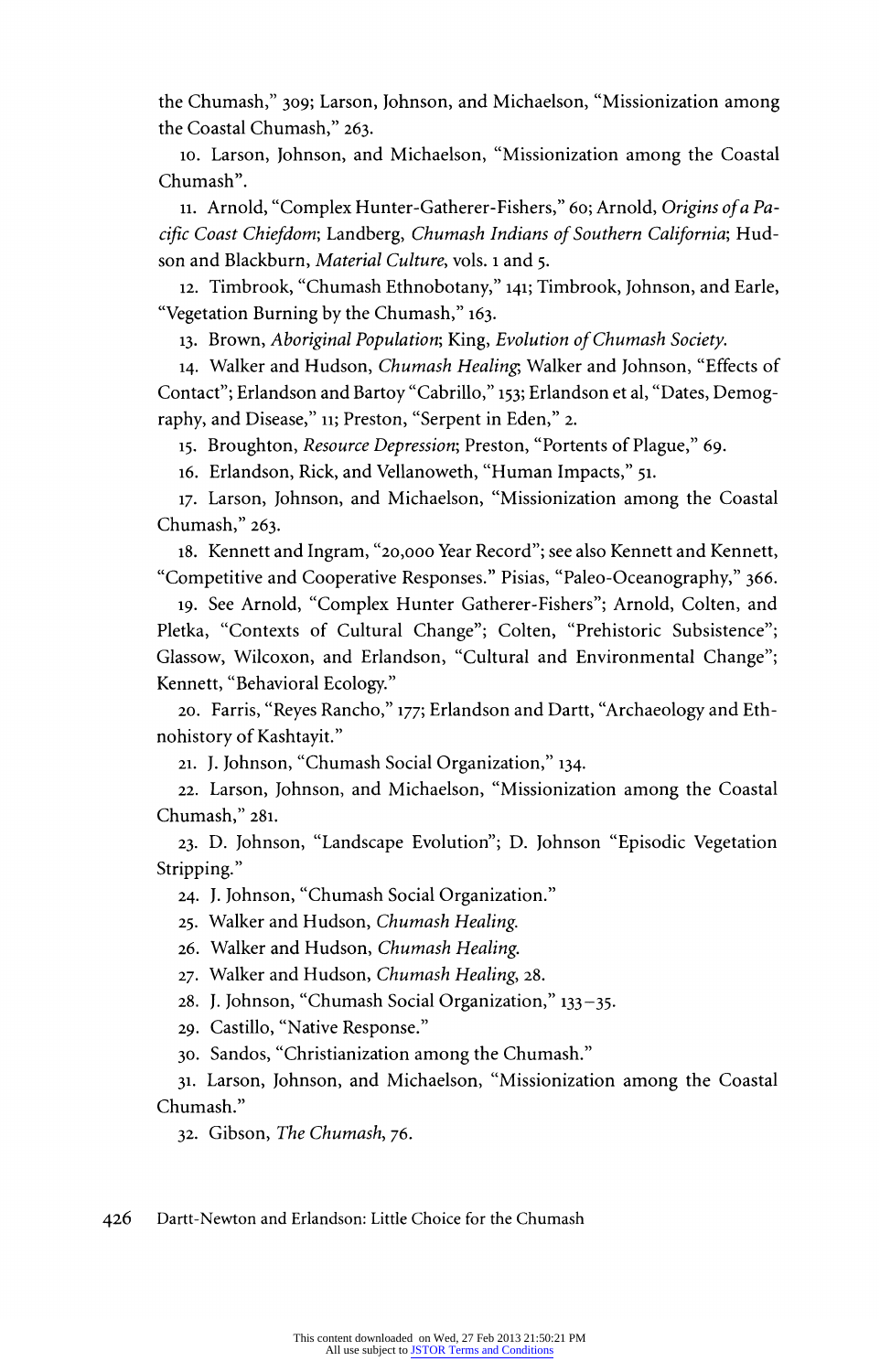**33. J. Johnson, "Chumash Social Organization."** 

**34. Coombs and Plog, "Conversion of the Chumash."** 

**35. Larson, Johnson, and Michaelson, "Missionization among the Coastal Chumash," 263.** 

### **WORKS CITED**

- **Arnold, Jeanne E. "Complex Hunter-Gatherer-Fishers of Prehistoric California: Chief, Specialists, and Maritime Adaptations of the Channel Islands." American Antiquity 57 (1992): 60-84.** 
	- **.. The Origins of a Pacific Coast Chiefdom: The Chumash of the Channel Islands. Salt Lake City: University of Utah Press, 2001.**
- **Arnold, Jeanne E., Roger Colten, and Scott Pletka. "Contexts of Cultural Change in Insular California." American Antiquity 62 (1997): 300 -318.** 
	- **Barton, Bruce Walter. The Tree at the Center of the World. Santa Barbara: Ross-Erikson, 198o.**
	- **Broughton, Jack M. Resource Depression and Intensification During the Late Holocene, San Francisco Bay. Anthropological Records 32. Berkeley: University of California Press, 1999.**
	- **Brown, Alan K. The Aboriginal Population of the Santa Barbara Channel. Reports of the University of California Archaeological Survey 69. Berkeley: University of California Press, 1967.**
	- **Castillo, Edward D. "The Impact of Euro-American Exploration and Settlement." In California, ed. R. F. Heizer, Handbook of North American Indians, 8:99-127. Washington DC: Smithsonian Institution, 1978.** 
		- **•-. lumbian Consequences: Archaeological and Historical Perspectives on the Span-"The Native Response to the Colonization of Alta California." In Coish Borderlands West, ed. D. H. Thomas, 377-94. Washington Dc: Smithsonian Institution Press, 1989.**
	- **Colten, Roger C. "Prehistoric Subsistence, Specialization, and Economy in a Southern California Chiefdom." PhD dissertation, University of California, Los Angeles, 1993.**
	- **Coombs, Gary. "Migration and Adaptation: Indian Missionization in California." PhD dissertation, University of California, Los Angeles, 1975.**
- **Coombs, Gary, and Fred Plog. "The Conversion of the Chumash Indians: An Ecological Interpretation." Human Ecology 5 (1977): 309-28.** 
	- **Costello, Julia. "Variability among the Alta California Missions: The Economics of Agricultural Production." In Columbian Consequences: Archaeological and Historical Perspectives on the Spanish Borderlands West, ed. D. H. Thomas, 435- 49. Washington Dc: Smithsonian Institution Press, 1989.**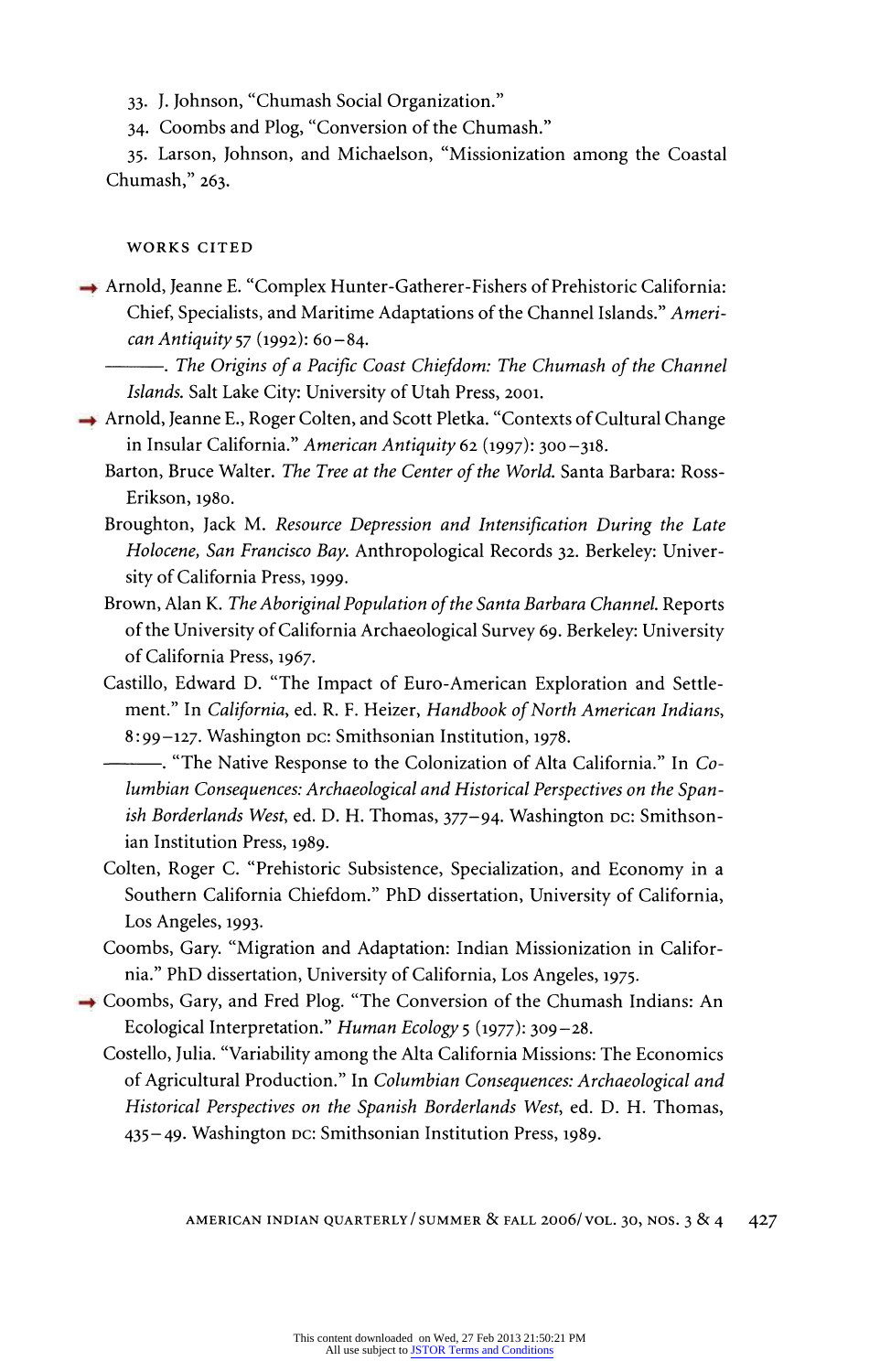**. "Variability and Economic Change in the California Missions: An Historical and Archaeological Study." PhD dissertation, University of California,**  Santa Barbara, 1990.

- **Deloria, Vine, Jr. "Research, Redskins, and Reality." American Indian Quarterly 15 (1991): 457-68.**
- **Echo-Hawk, Roger C. "Ancient History in the New World: Integrating Oral Traditions and the Archaeological Record." American Antiquity 65 (2000): 267-90.** 
	- **Erlandson, Jon M., and Kevin Bartoy. "Cabrillo, the Chumash, and Old World Diseases." Journal of California and Great Basin Anthropology 17 (1995): 153-73.**
	- **Erlandson, Jon M., and Deana Dartt. "The Archaeology and Ethnohistory of Kashtayit (CA-SBA-1491): A Late Period and Historic Chumash Village." Proceedings of the Society for California Archaeology 15 (2002): 25-34.**
	- **Erlandson, Jon M., D. J. Kennett, B. L. Ingram, D. A. Guthrie, D. P. Morris, M. A. Tveskov, G. J. West, and P. L. Walker. "An Archaeological and Paleontological Chronology for Daisy Cave (CA-SMI-261), San Miguel Island, California." Radiocarbon 38 (1996): 355 -73.**
	- Erlandson, Jon M., Torben C. Rick, and René Vellanoweth, "Human Impacts on **Ancient Environments: A Case Study from California's Northern Channel Islands." In Voyages of Discovery: The Archaeology of Islands, ed. S. M. Fitzpatrick, 51-83. Praeger: Westport, 2004.**
	- **Erlandson, Jon M., Torben C. Rick, Douglas J. Kennett, and Phillip L. Walker. "Dates, Demography, and Disease: Cultural Contacts and Possible Evidence for Old World Epidemics among the Protohistoric Island Chumash." Pacific Coast Archaeological Society Quarterly 37-3 (2ool): 11-26.**
	- **Farris, Glenn. "The Reyes Rancho in Santa Barbara County, 1802-1808." Southern California Quarterly 81 (1999): 171-8o.**
	- **Gibson, Robert O. The Chumash. New York: Chelsea House, 1991.**
	- **Glassow, Michael A., Larry Wilcoxon, and Jon M. Erlandson. "Cultural and Environmental Change during the Early Period of Santa Barbara Channel Prehistory." In The Archaeology of Prehistoric Coastlines, ed. G. Bailey and J. Parkington, 64-77. Cambridge: Cambridge University Press, 1988.**
- → Haley, Brian D., and Larry R. Wilcoxon. "Anthropology and the Making of Chu**mash Tradition." Current Anthropology 38 (1997): 761-94.** 
	- **Hudson, Travis, and Thomas C. Blackburn. Material Culture of the Chumash Interaction Sphere, Volume I: Food Procurement and Transportation. Ballena Press Anthropological Papers 25. Los Altos: Ballena Press and Santa Barbara Museum of Natural History, 1982.** 
		- **'. The Material Culture of the Chumash Interaction Sphere, Volume V:**
- **428 Dartt-Newton and Erlandson: Little Choice for the Chumash**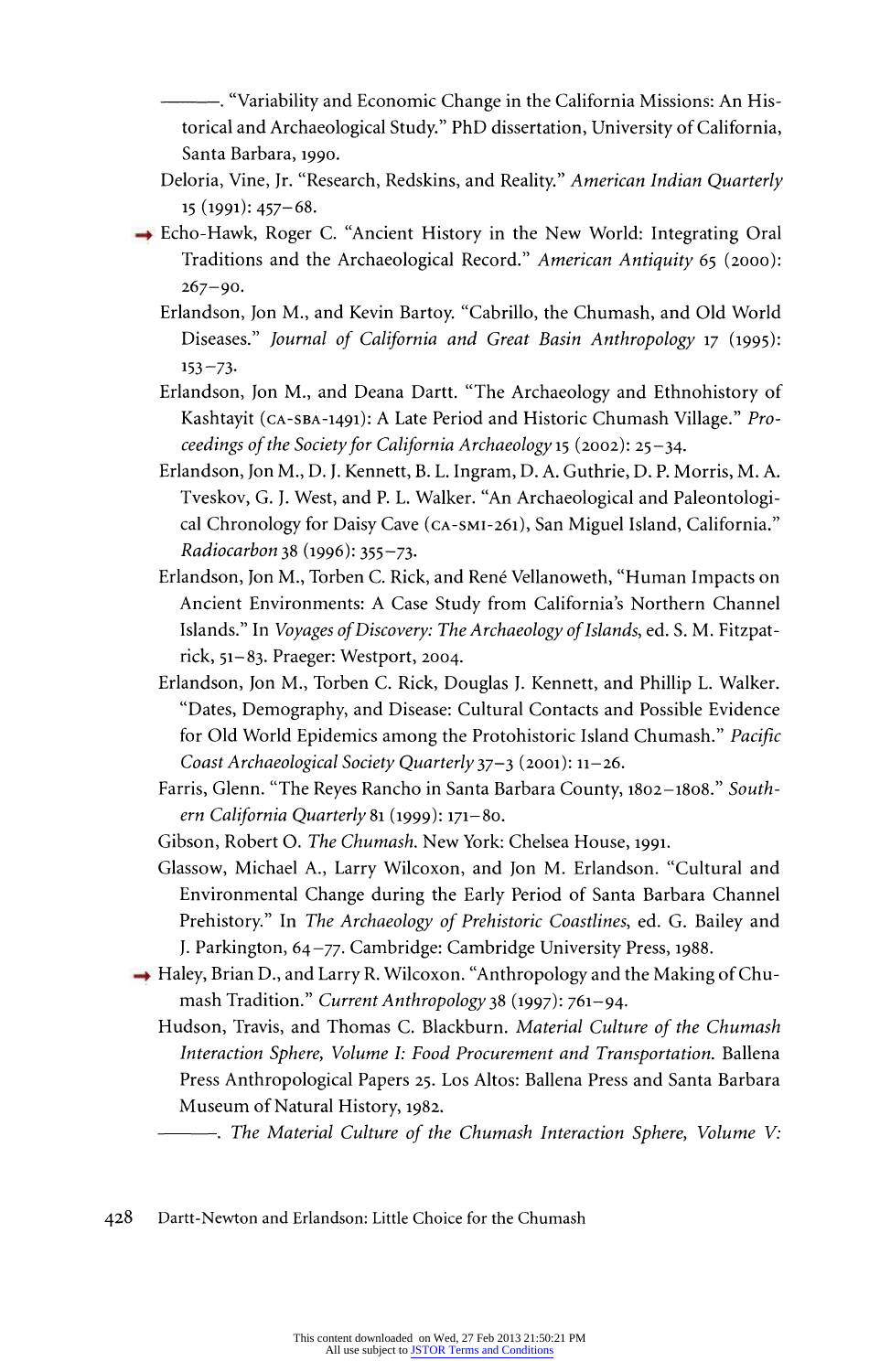**Manufacturing Processes, Metrology, and Trade. Ballena Press Anthropological Papers 31. Menlo Park: Ballena Press and Santa Barbara Museum of Natural History, 1987.** 

- **Hudson, Travis, Janice Timbrook, and Melissa Rempe, eds. Tomol: Chumash Watercraft as Desribed in the Ethnographic Notes of John P. Harrington. Ballena Press Anthropological Papers 9. Santa Barbara: Ballena Press and Santa Barbara Museum of Natural History, 1978.**
- **Johnson, Donald L. "Episodic Vegetation Stripping, Soil Erosion, and Landscape Modification in Prehistoric and Recent Historic Time, San Miguel Island, California." In The California Islands: Proceedings of a Multidisciplinary Symposium, ed. D. M. Power, 103-21. Santa Barbara: Santa Barbara Museum of Natural History, 1980.**
- **•- tion, University of Kansas, 1972. . "Landscape Evolution on San Miguel Island, California." PhD disserta-**
- **Johnson, John R. "Chumash Social Organization: An Ethnohistoric Perspective." PhD dissertation, University of California, Santa Barbara, 1988.**
- **Johnson, J. R., T. W. Stafford, H. O. Ajie, and D. P. Morris. "Arlington Springs Revisited." In Proceedings of the Fifth California Islands Symposium, ed. D. R. Browne, K. L. Mitchell, and H. W. Chaney. Santa Barbara: Santa Barbara Museum of Natural History, 2002.**
- **Kennett, Douglas J. "Behavioral Ecology and the Evolution of Hunter-Gatherer Societies on the Northern Channel Islands, California." PhD dissertation University of California, Santa Barbara, 1998.**
- **Kennett, Douglas J., and James P. Kennett. "Competitive and Cooperative Responses to Climatic Instability in Coastal Southern California." American Antiquity 65 (2000): 379-95.** 
	- Kennett, James P., and B. Lynn Ingram. "A 20,000 Year Record of Ocean Circula**tion and Climate Change from the Santa Barbara Basin." Nature 377 (1995):**   $510 - 14.$
	- King, Chester D. The Evolution of Chumash Society. New York: Garland, 1990.
	- **Landberg, Leif C. W. The Chumash Indians of Southern California. Southwest Museum Papers 19. Los Angeles: Southwest Museum, 1965.**
- **Larson, Daniel O., John R. Johnson, and Joel C. Michaelson. "Missionization among the Coastal Chumash of Central California: A Study of Risk Minimization Strategies." American Anthropologist 96 (1994): 263-99.** 
	- **Librado, Fernando. Breath of the Sun. Ed. T. Hudson. Banning: Malki Museum and Ventura County Historical Society, 1979.** 
		- **--. The Eye of the Flute, 2nd ed. Ed. T. Hudson, T. Blackburn, R. Curletti, and J. Timbrook. Banning: Malki Museum and Santa Barbara Museum of Natural History, 1981.**